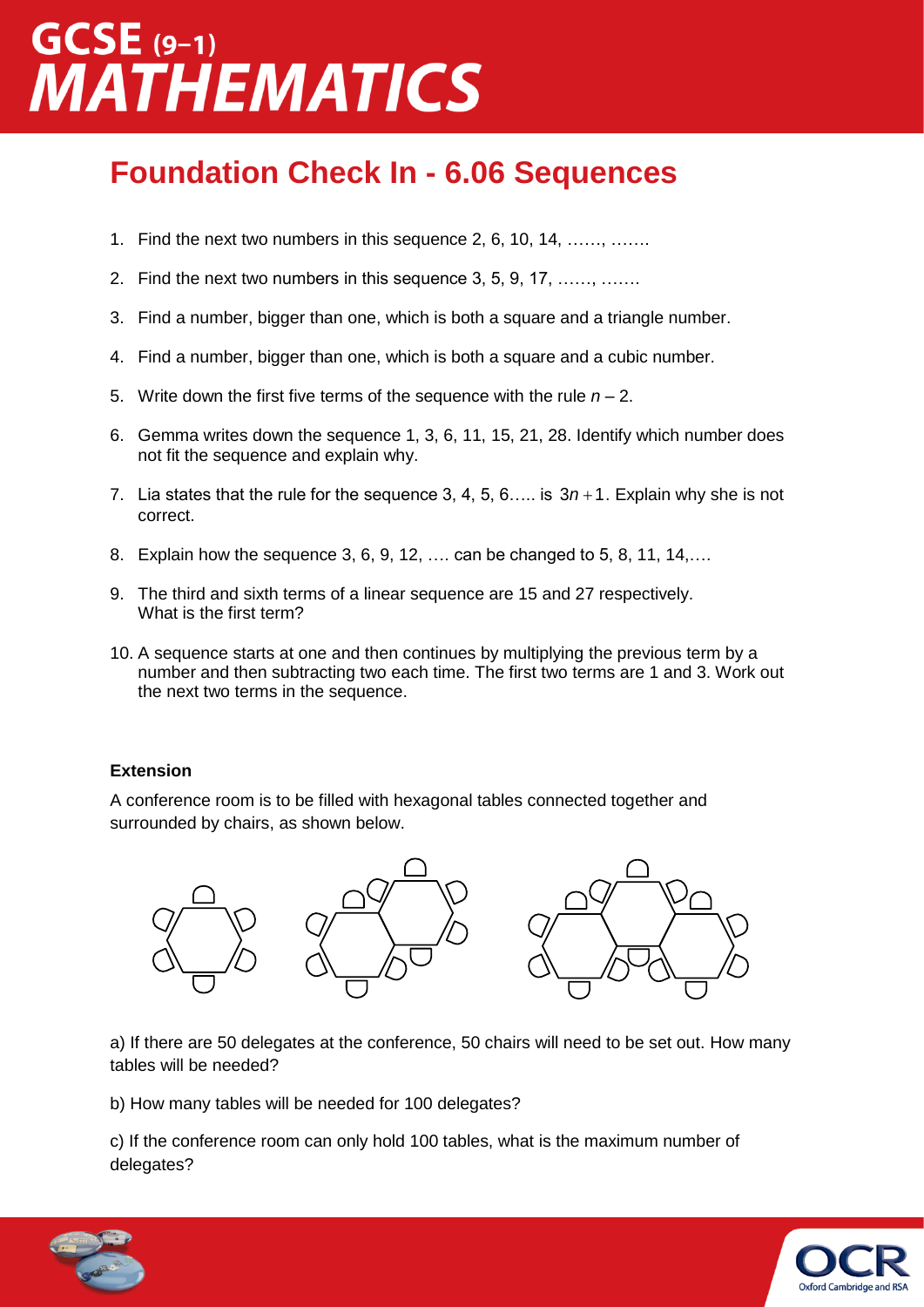# GCSE (9-1)<br>MATHEMATICS

### **Answers**

- 1. 18, 22
- 2. 33, 65
- 3. 36
- 4. 64
- 5. -1, 0, 1, 2, 3
- 6. 11 should be 10. This is the triangular number sequence.
- 7. Should be *n* + 2. Sequence goes up in 1s starting at 3.
- 8. Add 2 to each term or 3*n* becomes 3*n* + 2.
- 9. 7
- 10. 13 and 63 (rule is  $\times$  5 and  $-$  2).

### **Extension**

- a) 12
- b) 25
- c) 402